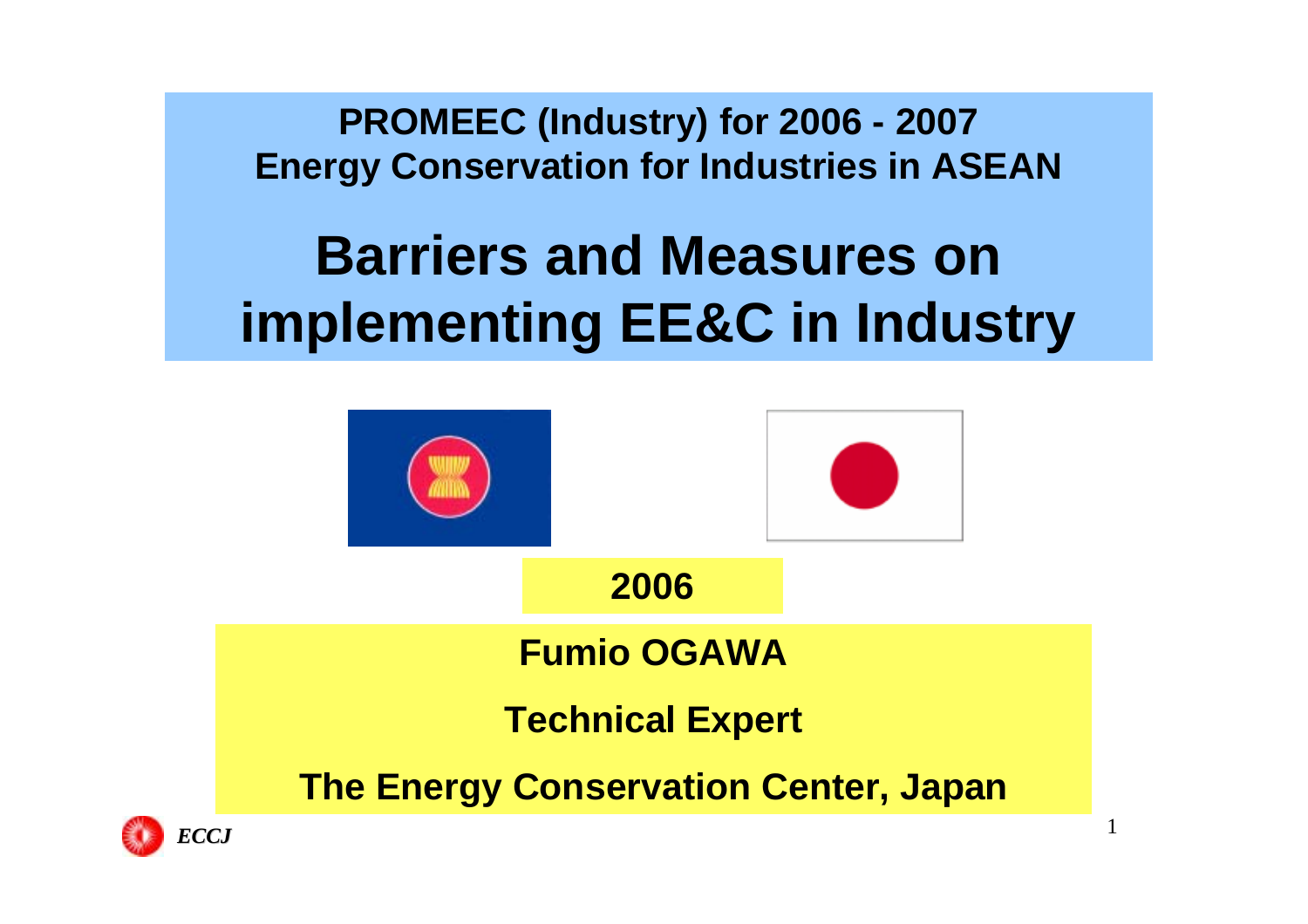### **Barriers**

- **1. Policy**
- **2. Human Resources**
- **3. Technology**
- **4. Finance**
- **5. Information**
- **6. Inadequate Local Manufacturing Capability**
- **7. Society / Culture**

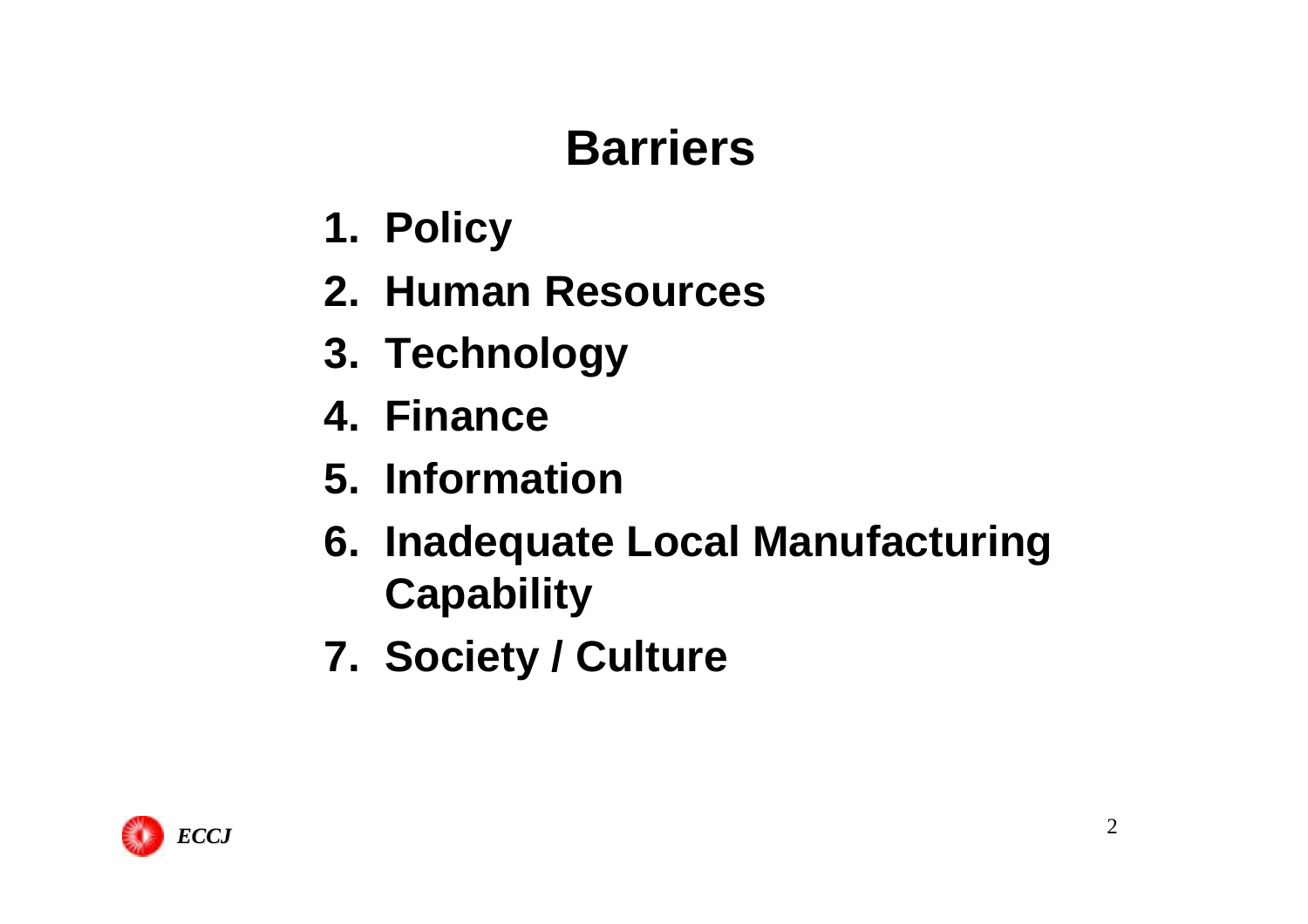#### **Barriers and Possible Measures (1) (Policy)**

| No. | <b>Barriers</b> | <b>Possible</b><br><b>Measures</b>                                                                                    | <b>Remarks</b>                           |
|-----|-----------------|-----------------------------------------------------------------------------------------------------------------------|------------------------------------------|
|     | <b>Policy</b>   | - Laws &<br><b>Regulations</b><br>- Awareness of<br><b>Top Management</b><br>- Commitment of<br><b>Top Management</b> | <b>Government</b><br>policy is<br>clear. |

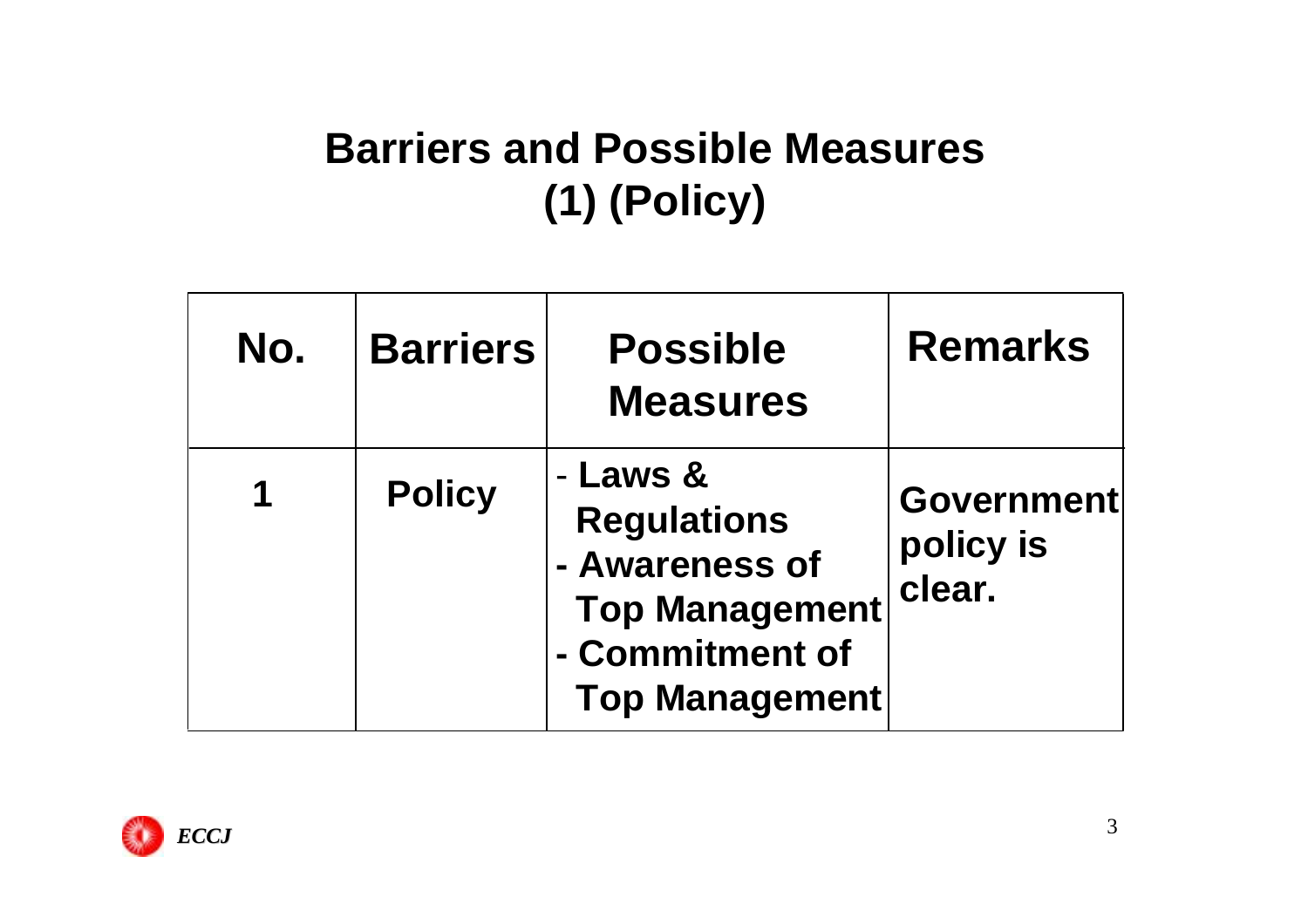#### **Barriers and Possible Measures (2) (Human Resources)**

| No.          | <b>Factors</b><br>of Barriers    | <b>Possible</b><br><b>Measures</b>                                 | <b>Remarks</b> |
|--------------|----------------------------------|--------------------------------------------------------------------|----------------|
| $\mathbf{2}$ | <b>Human</b><br><b>Resources</b> | - Top-level<br><b>Decision</b><br>- Education &<br><b>Training</b> |                |

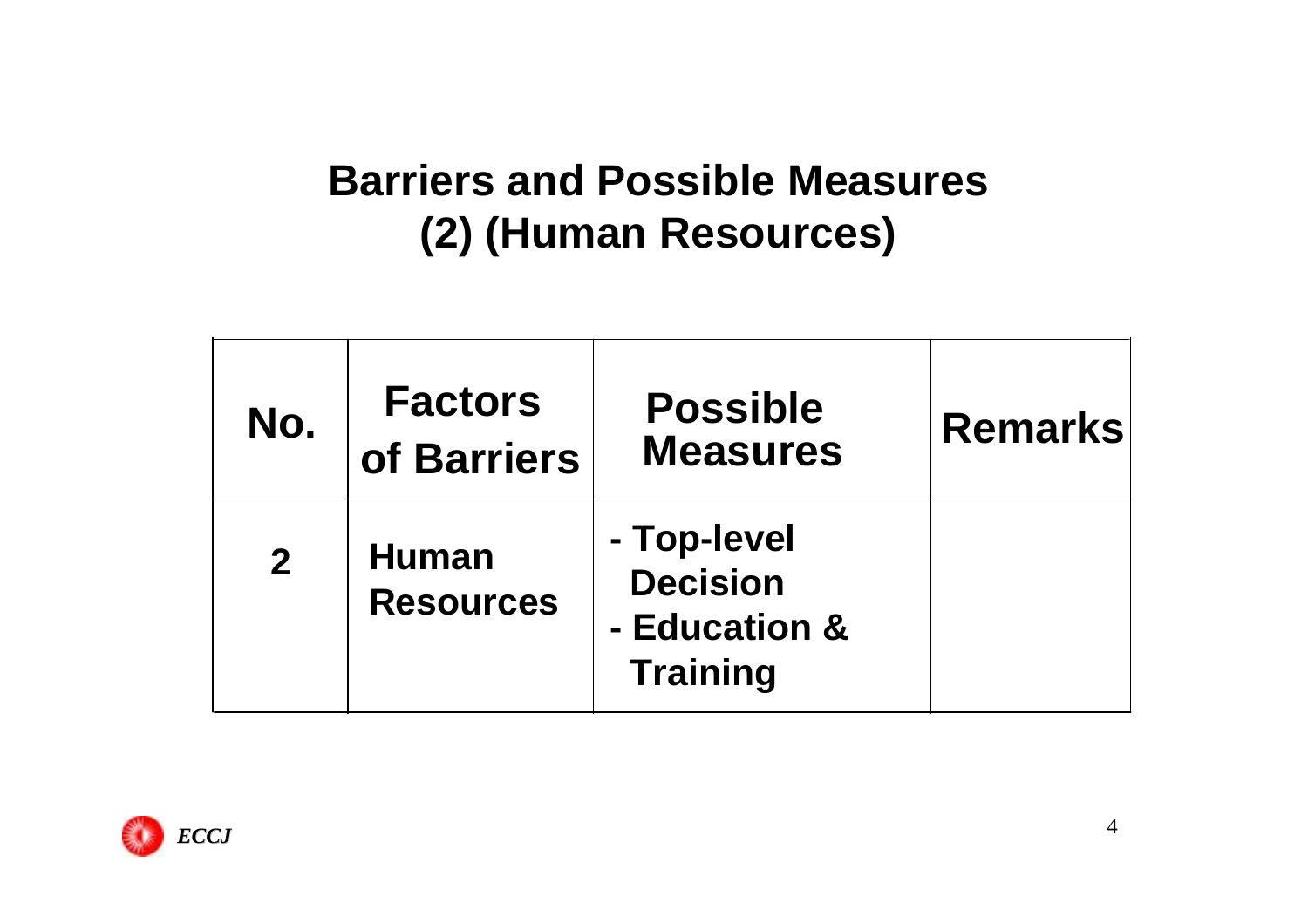#### **Barriers and Possible Measures (3) (Technology)**

| No.          | <b>Factors</b><br>of Barriers | <b>Possible</b><br><b>Measures</b>                                                 | <b>Remarks</b>                                   |
|--------------|-------------------------------|------------------------------------------------------------------------------------|--------------------------------------------------|
| $\mathbf{3}$ | <b>Technology</b>             | - Seminar /<br><b>Workshops</b><br>- Study Tour<br>- Technical<br><b>Directory</b> | <b>ASEAN</b><br><b>PROMEEC</b><br><b>Project</b> |

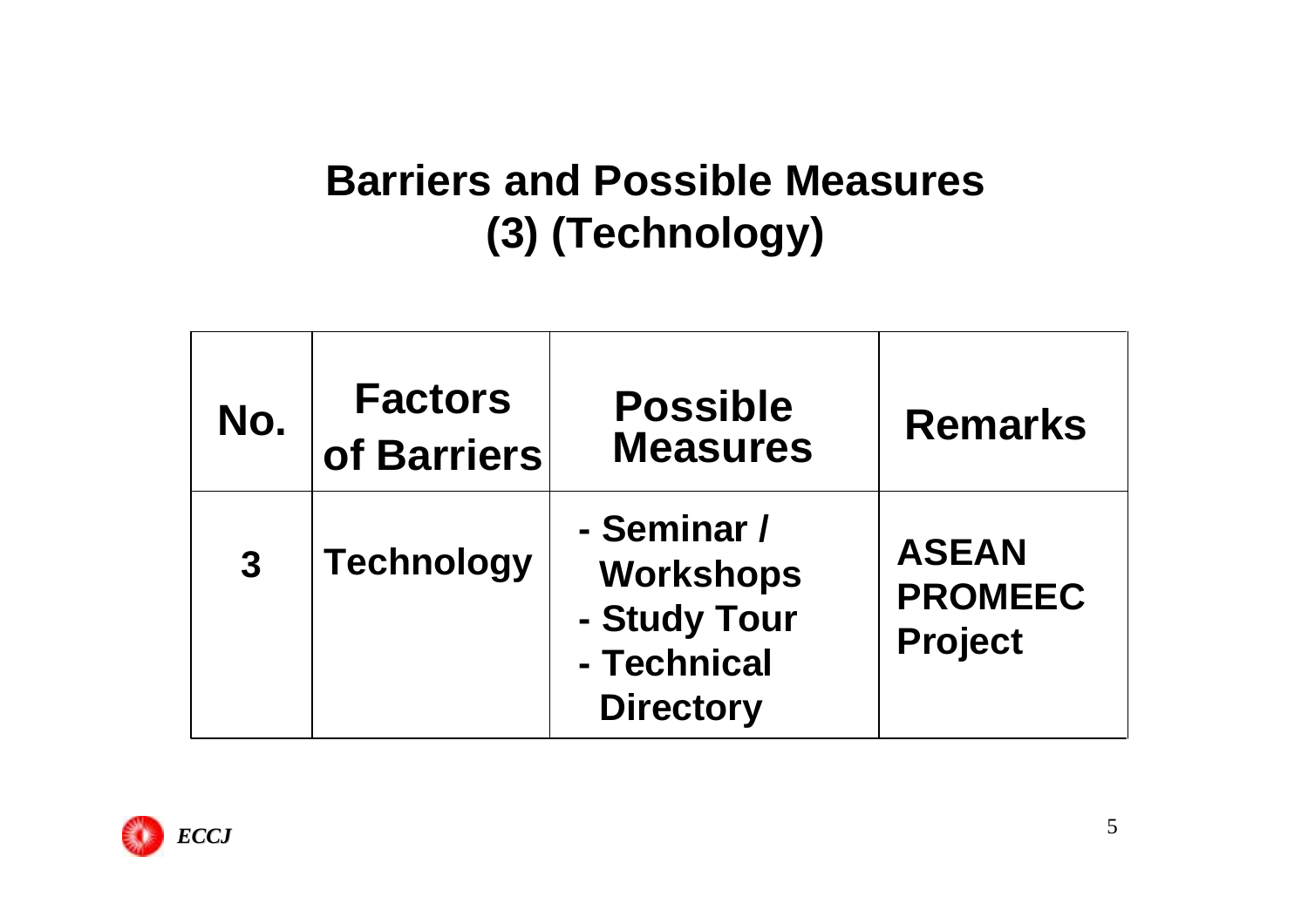#### **Barriers and Possible Measures (4) (Finance)**

| No. | <b>Factors</b><br><b>Barriers</b> | <b>Possible</b><br><b>Measures</b>                                                                                                                                                     | <b>Remarks</b> |
|-----|-----------------------------------|----------------------------------------------------------------------------------------------------------------------------------------------------------------------------------------|----------------|
| 4   | <b>Finance</b>                    | - Feasibility Studies<br>and Economic<br><b>Justification</b><br>-Economic Instruments<br>(Incentives, Subsidies,<br>Soft Loans, etc.)<br>- Availability of Funding<br><b>Facility</b> |                |

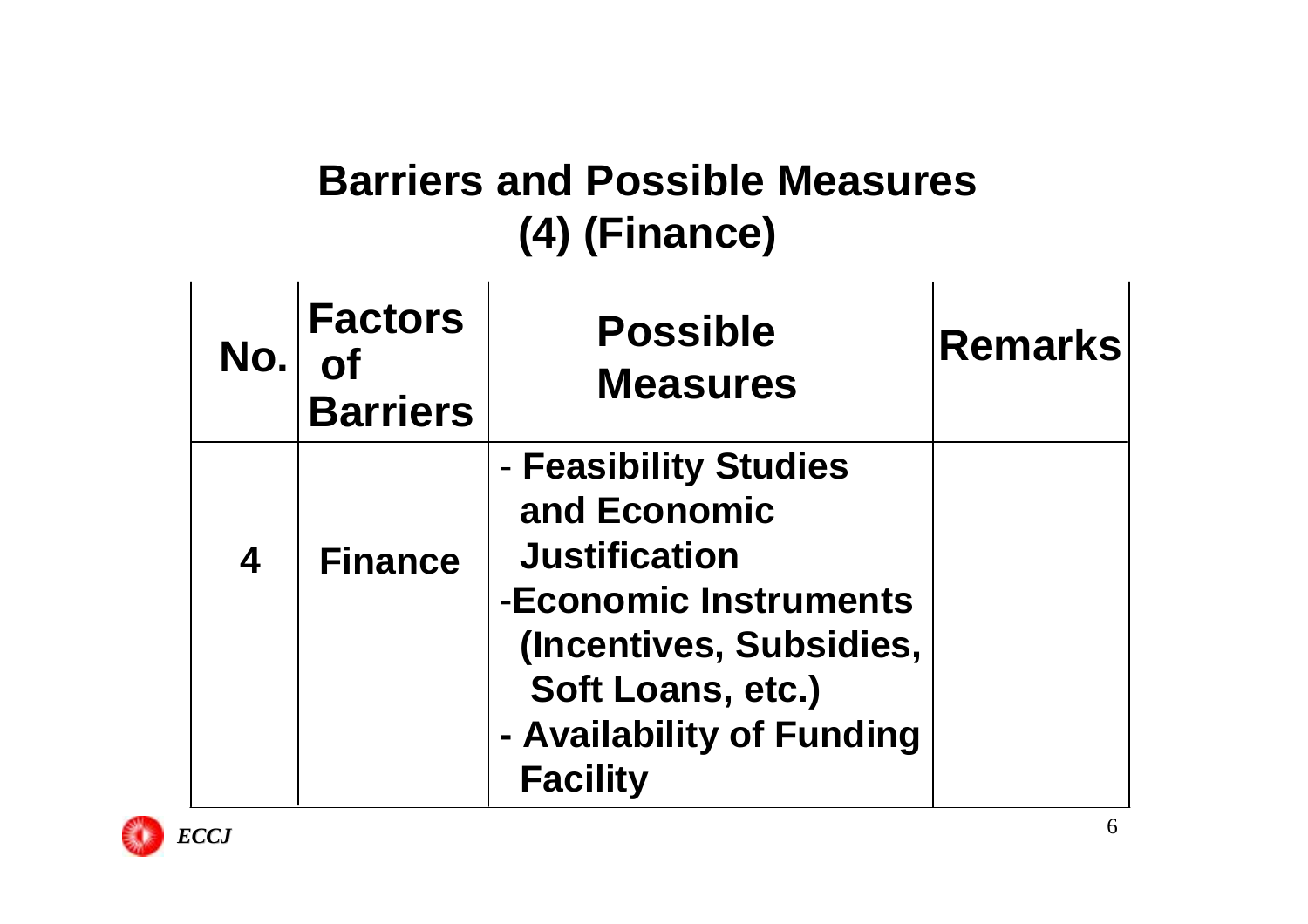#### **Barriers and Possible Measures (5) Information**

| No. | <b>Factors</b><br>of Barriers | <b>Possible</b><br><b>Measures</b>                                 | <b>Remarks</b>                                   |
|-----|-------------------------------|--------------------------------------------------------------------|--------------------------------------------------|
| 5   | <b>Information</b>            | - Seminar /<br><b>Workshops</b><br>- Technical<br><b>Directory</b> | <b>ASEAN</b><br><b>PROMEEC</b><br><b>Project</b> |

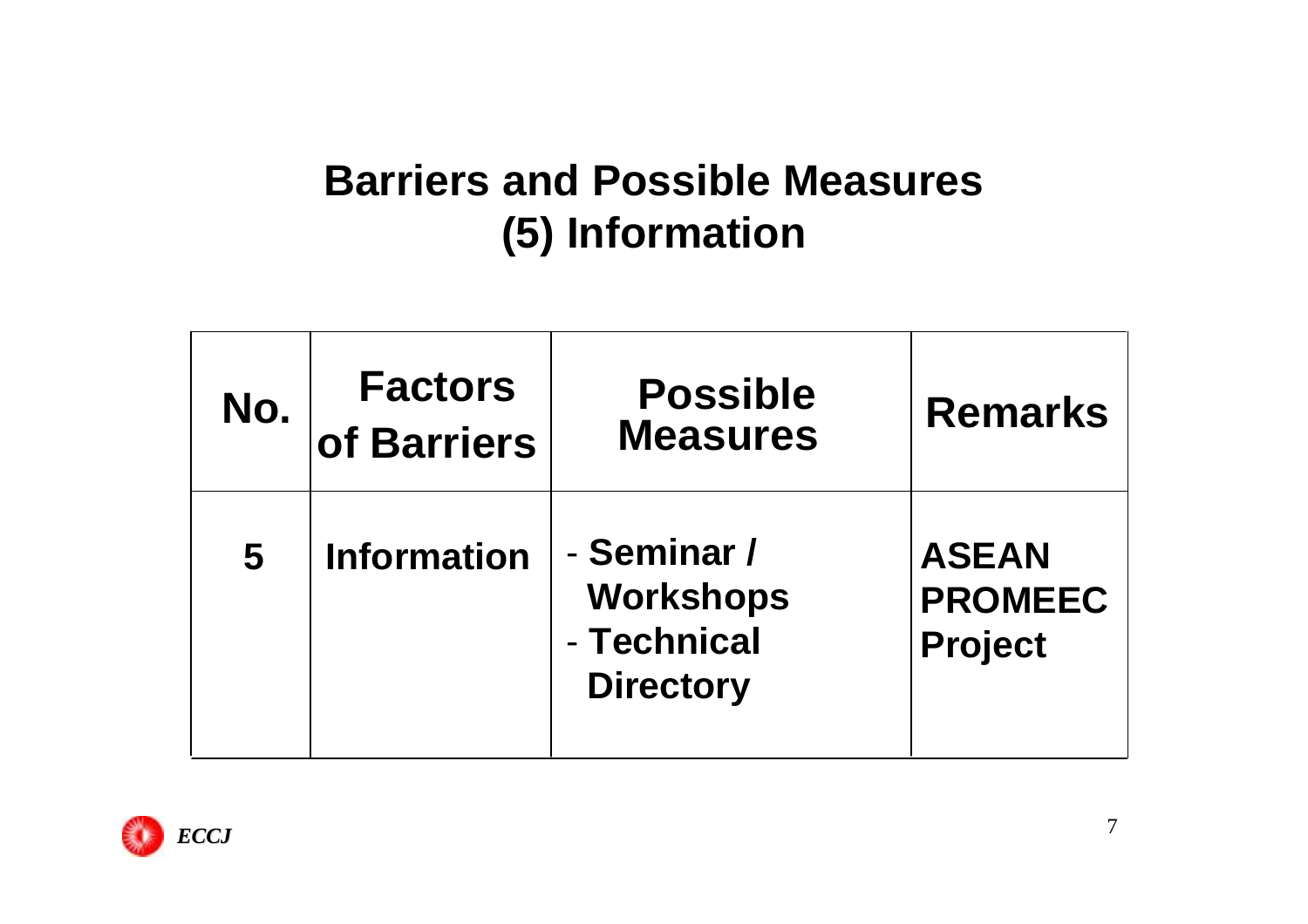#### **Barriers and Possible Measures (6) Inadequate Local Manufacturing Capability**

| No. | <b>Factors of</b><br><b>Barriers</b>                                    | <b>Possible</b><br><b>Measures</b>                                                                                                                 | <b>Remarks</b> |
|-----|-------------------------------------------------------------------------|----------------------------------------------------------------------------------------------------------------------------------------------------|----------------|
| 6   | <b>Inadequate</b><br>Local<br><b>Manufacturing</b><br><b>Capability</b> | - Seminar /<br><b>Workshops</b><br>- Capability Building<br>- Investment<br><b>Promotion &amp;</b><br><b>Facilitation</b><br>- Technical Directory |                |

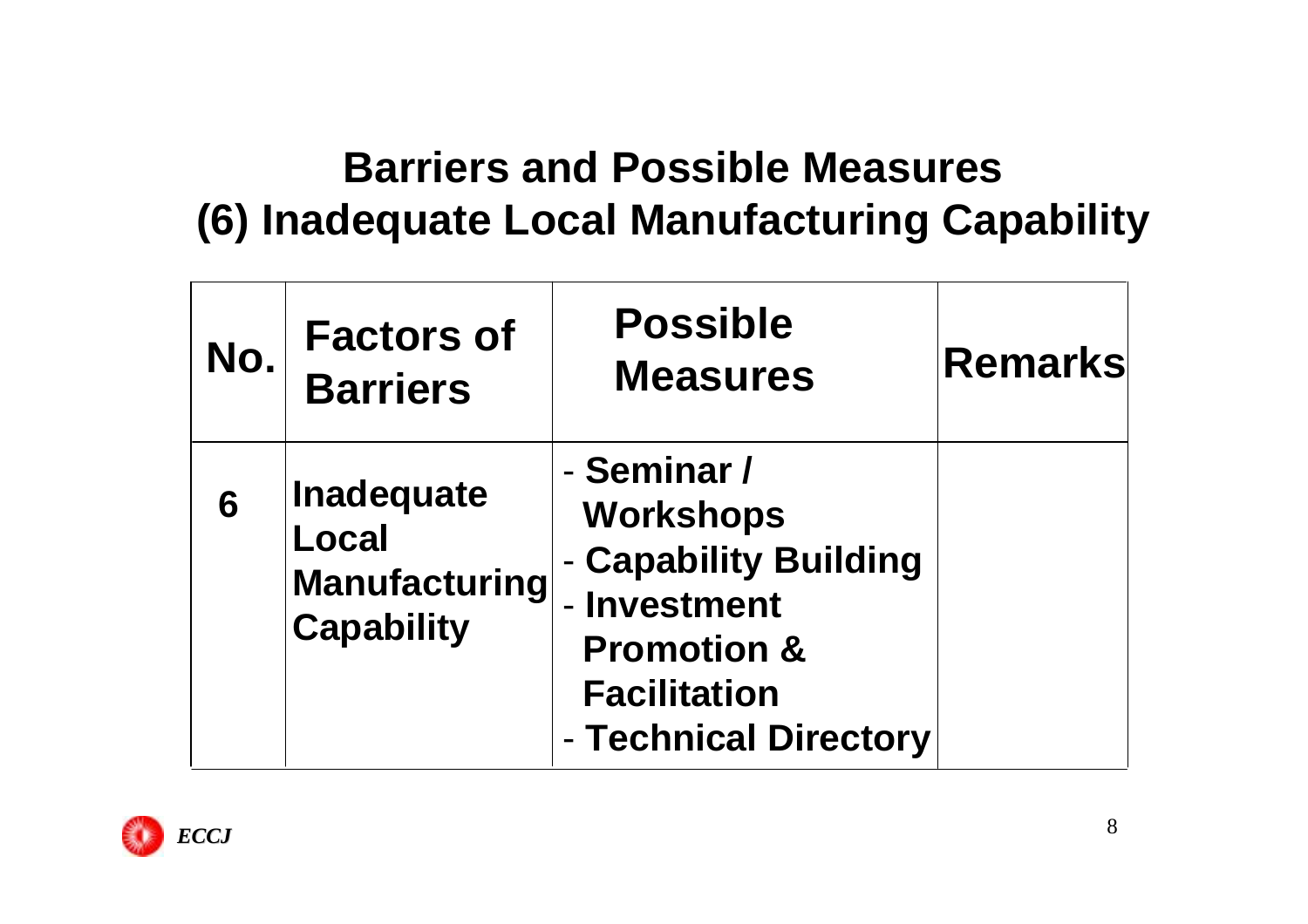#### **Barriers and Possible Measures (7) Society and Culture**

| No. | <b>Factors</b><br>of Barriers                    | <b>Possible</b><br><b>Measures</b>                        | <b>Remarks</b>                                   |
|-----|--------------------------------------------------|-----------------------------------------------------------|--------------------------------------------------|
|     | <b>Society</b><br>$\mathbf{g}$<br><b>Culture</b> | - Education<br>- Awareness<br>Campaign<br>- Reward System | <b>ASEAN</b><br><b>PROMEEC</b><br><b>Project</b> |